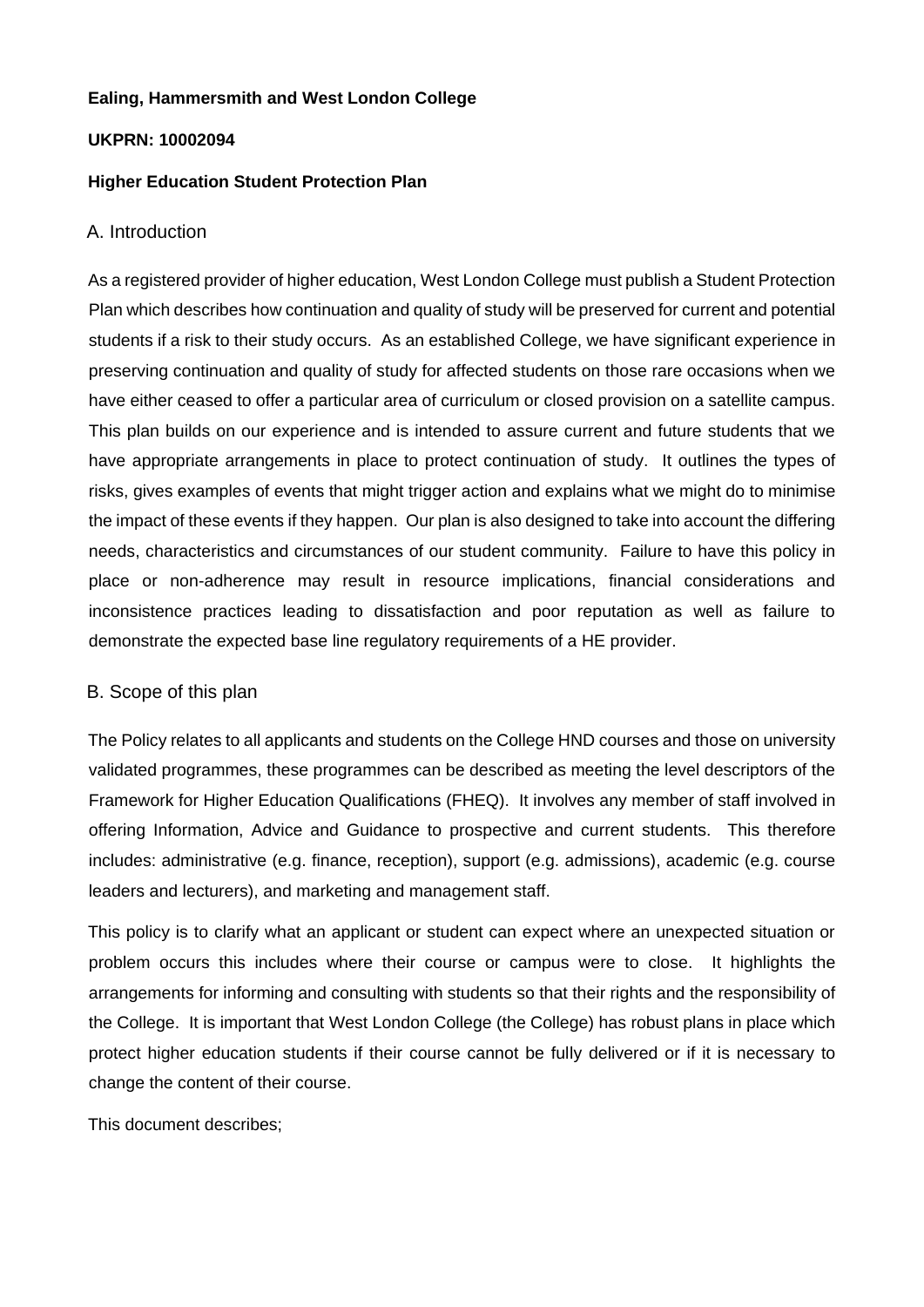- A. The obligations of the College to applicants and current students in relation to the units/modules that are offered on its higher education programmes and the arrangements that will be made if changes to the course content and delivery are required.
- B. The arrangements to be put in place in the event of changes to the Awarding Body or validation arrangements for a course.
- C. The exceptional circumstances that will give rise to closure of a course and the arrangements that will be put in place in such an eventuality.

The Student Protection Policy is triggered by material changes which could affect students' continued participation in their chosen course or at a campus where they are studying.

C. An assessment of the range of risks to the continuation of study for students

# **Financial Management & Resources:**

The College has had its financial situation monitored by the Further Education Commissioners and has seen its finances improve over the previous few years. The College has, no exposure to investments in international campuses and limited exposure to currency fluctuations. The risk that the provider as a whole is unable to operate is very low because our financial performance has improved and is stable.

# **Academic Quality Regime:**

External assessment of the rigour of WLC's approach to quality management is evidenced by positive outcomes in:

QRV 2018

APR 2017

IQER 2012

These reviews have determined that confidence can be placed in WLC's approach to the management of risks to the continuation of study for our students. These reviews have determined that confidence can be placed in WLC's approach to the Academic Standards as well as the Quality of Learning Opportunities.

# **Real Estate**

The risk that we decide to close the location (building or campus) in which the programme is taught and cannot find suitable premises at a nearby location is low. Our estate is extensive with four sites including one very large site close to the centre of London.

The risk that we decide to discontinue programmes on timescales that directly affect existing students is low because we plan any course discontinuations to allow current students to complete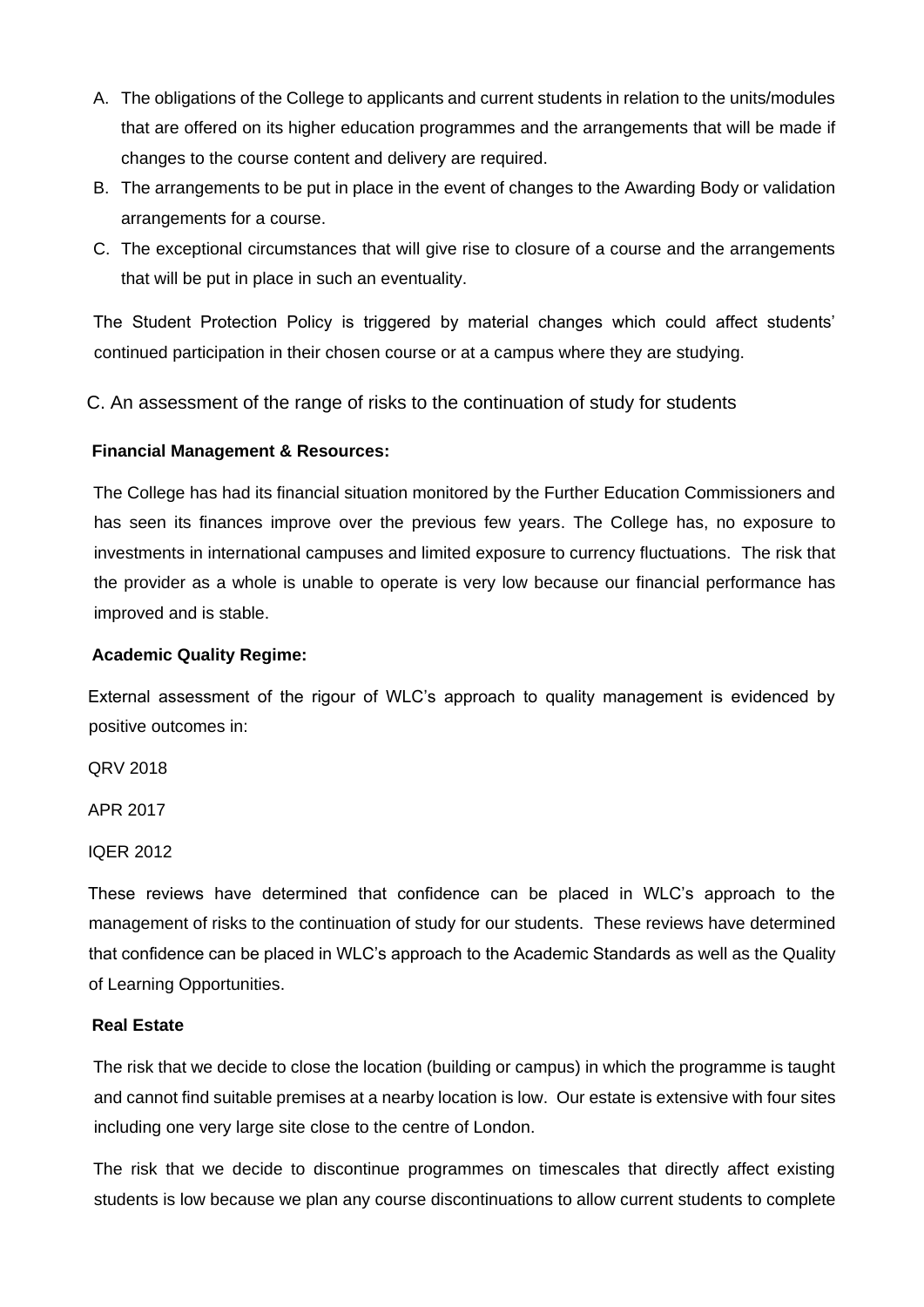their studies. Where a course is discontinued we would close the programme to new recruitment through our curriculum planning process and 'teach-out' current student cohorts. We have experience of managing this process successfully and it is encapsulated in the Course Closure Policy.

### **Enrolment**

The risk that we discontinue or do not offer programmes due to insufficient enrolment and programme take-up or continuation is moderate. We regularly review the suite of programmes we offer to ensure that keep pace with student demand and may choose to close a programme to future cohorts where demand is low or as part of a refresh of our wider portfolio. We are also working with key partners including universities and employers to ensure that we are offering a relevant and good value for money curriculum offer.

#### **Nomenclature**

The risk that the qualification you obtain is significantly different from that for which you enrolled is very low because of our approach to programme development and our approach to managing course discontinuation, outlined above. We retain the right to make minor adjustments and improvements to programmes and module content year on year, as part of quality enhancement and in response to student feedback. These minor amendments do not constitute a title change and do not in themselves do not warrant the triggering of student protection measures.

The risk that we completely stop teaching a discipline is low for the majority of the College's provision. The College is in the process of completing a full review of its undergraduate provision in order to ensure that the programme portfolio is appropriate and that we are actively recruiting to programmes. Where we offer specialist programmes, teaching is delivered by a combination of permanent and contract staff which can be adjusted as required in response to changing circumstances.

# **External events:**

The risk that we lose the right to provide the programme or qualification for which you are registered is low. We have a long-established track record of offering high quality provision and established relationships with relevant professional accrediting bodies across our provision.

The risk that we cease operating through no choice of our own is very low. The College is a large organisation with strong management and governance arrangements in place for managing our business. We have business continuity plans in place which are regularly reviewed and tested through practice exercises. We have independent scrutiny of our activities through our independent external auditors.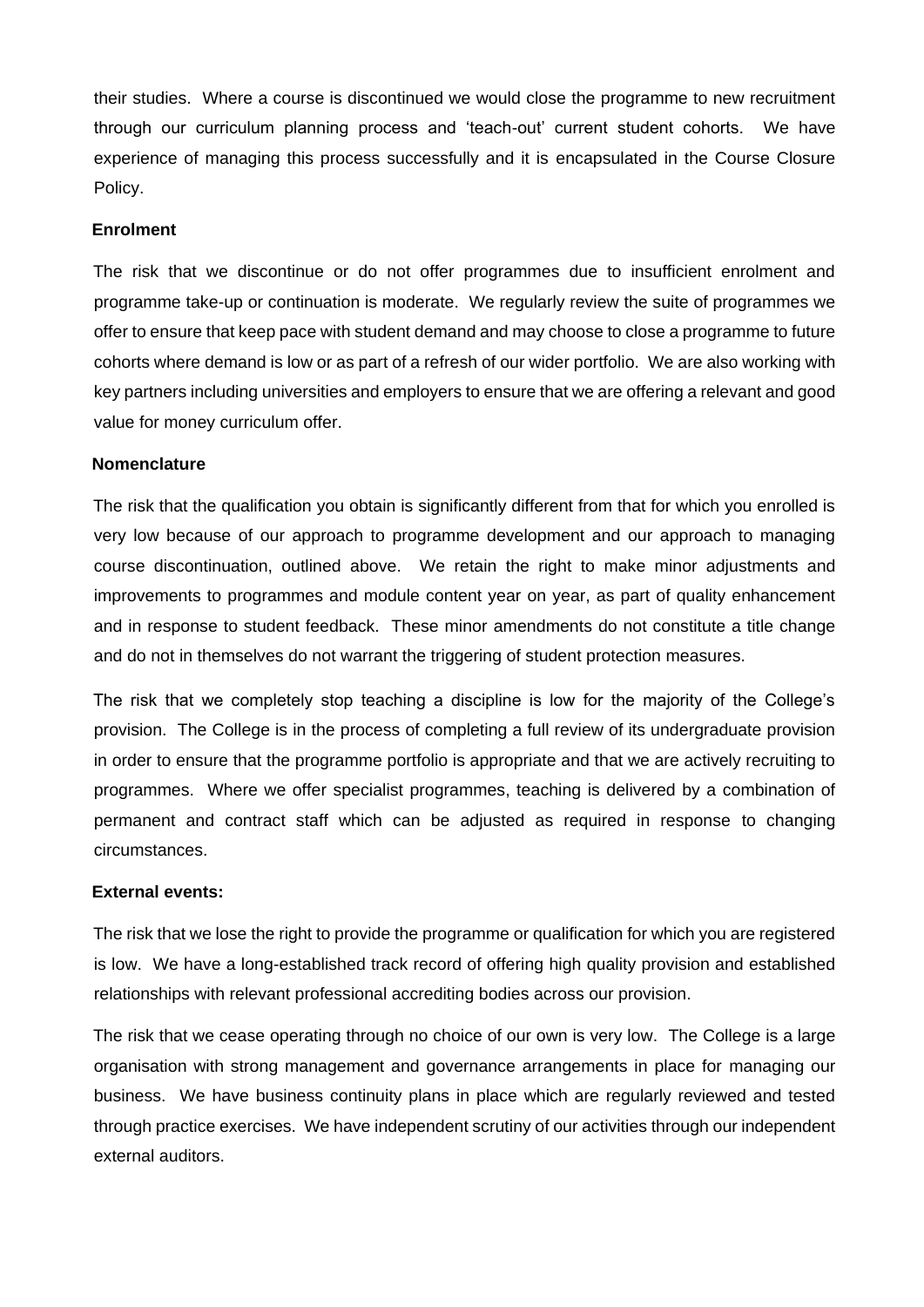# D. Responsibilities

# **1.** The decision to close a course

It is imperative that before a change, is implemented that the consequences are fully considered. Such consequences may include, for example, interrupted student experience, financial considerations, market demand, resource implications, consumer protection (students) and reputational issues. It is the responsibility of the Higher Education Board to make any recommendations to the Senior Leadership Team (SLT) to oversee the changes to courses including course closure. The Higher Education Board will;

- 1. determine whether the reason for removal of a course from the current College portfolio is valid and acceptable. This must include consideration on how applicants/students will be supported;
- 2. consult with students and staff (through course boards) on curriculum revisions and provide an opportunity to raise queries and concerns;
- 3. in cases of collaborative provision, consult with the other institution to close, suspend or change course content and ensure that they are aware of the policy and processes;
- 4. agree and document the reasons for changes and complete the appropriate documentation (must complete the 'Request for Closure, Suspension or Course Modification' form) and submit to the SLT;
- 5. agree an action plan for managing the impact which must be drawn up with all internal and external stakeholders;
- 6. to write formal communication to applicants/students after agreed action confirmed.
- **2.** The HE Senior Admissions and Enrolment Officer;
	- 1. ensure that the course is removed from, or information amended, on the UCAS database, the College website;
	- 2. implement the Higher Education Admissions Policy in respect of any applicant holding an offer of a place;
	- 3. check and update internal and external publicised information;
	- 4. follow the College Terms and Conditions of Admissions and Enrolment Higher Education to be clear on the obligations to applicants and students;
	- 5. inform the College Marketing team.

As outlined in the Public Information and Communications Policy the College will aim to deliver course provision as described in course handbooks, unit/module guides, website information and other available information. However, at times it may be necessary to change this provision either before or after a student enrols.

Reasons for a suspension of a course could include;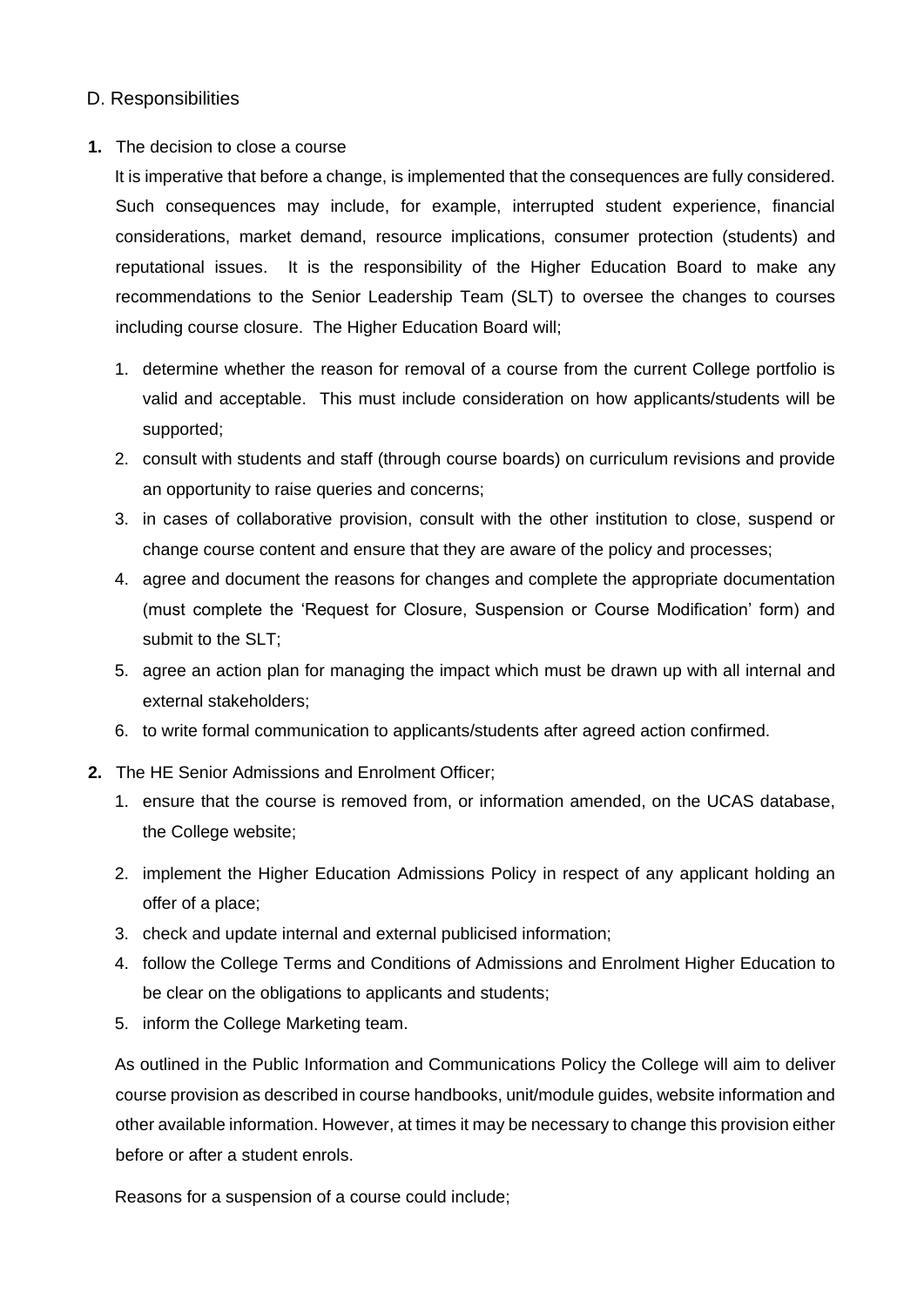- 1. insufficient enrolment and course take-up makes it unviable to run and detrimental to the student experience;
- 2. restricted number of units/modules being offered in a particular curriculum area due to resource restraints;
- 3. developments in the subject and QAA subject benchmark statement revisions;
- 4. to safeguard academic standards for example, in response to external examiner feedback;
- 5. changes implemented by the awarding or accreditation body;
- 6. following student feedback.

Course suspension is agreed for one academic year or one intake. Where a course has been suspended for two consecutive years, the Deputy Principal Curriculum and Quality should consider if it is appropriate to close the course.

The process;

- 1. All planned course suspensions will be submitted to the HEG for approval to ensure that implications of removing a course of study are discussed;
- 2. The SLT will be informed. Where necessary, Chair's Action will be sought when meeting schedules would delay the process;
- 3. To ensure that restrictions on the number of classes offered in a particular subject area are agreed by the Curriculum Head in conjunction with the Assistant Principal.

If a course is suspended at application stage, the applicant will be informed by letter or email as soon as it is reasonably practicable in order for the applicant to decide whether or not they still wish to continue with their application to study. Substitute provision will be considered, and applicants informed of the alternate course options. An offer of a place may be deferred for an academic year, but the College cannot guarantee that the course will run. If, as a consequence of the course suspension, the applicant decides not to study with the College, the College will refund any tuition fees and/or deposit that they have paid in advance.

**3.** Change in course content or delivery

In certain circumstances, the College may need to make changes to the previously advertised course content, structure and/or method of delivery of a course or individual modules offered after an applicant has accepted their offer, or as an enrolled student progresses. This may include discontinuing some units/modules.

Reasons for a change in a course structure or content could include;

- 1. to meet the requirements of an accrediting, professional, statutory and/or regulatory body;
- 2. to comply with legal, regulatory or governmental requirements;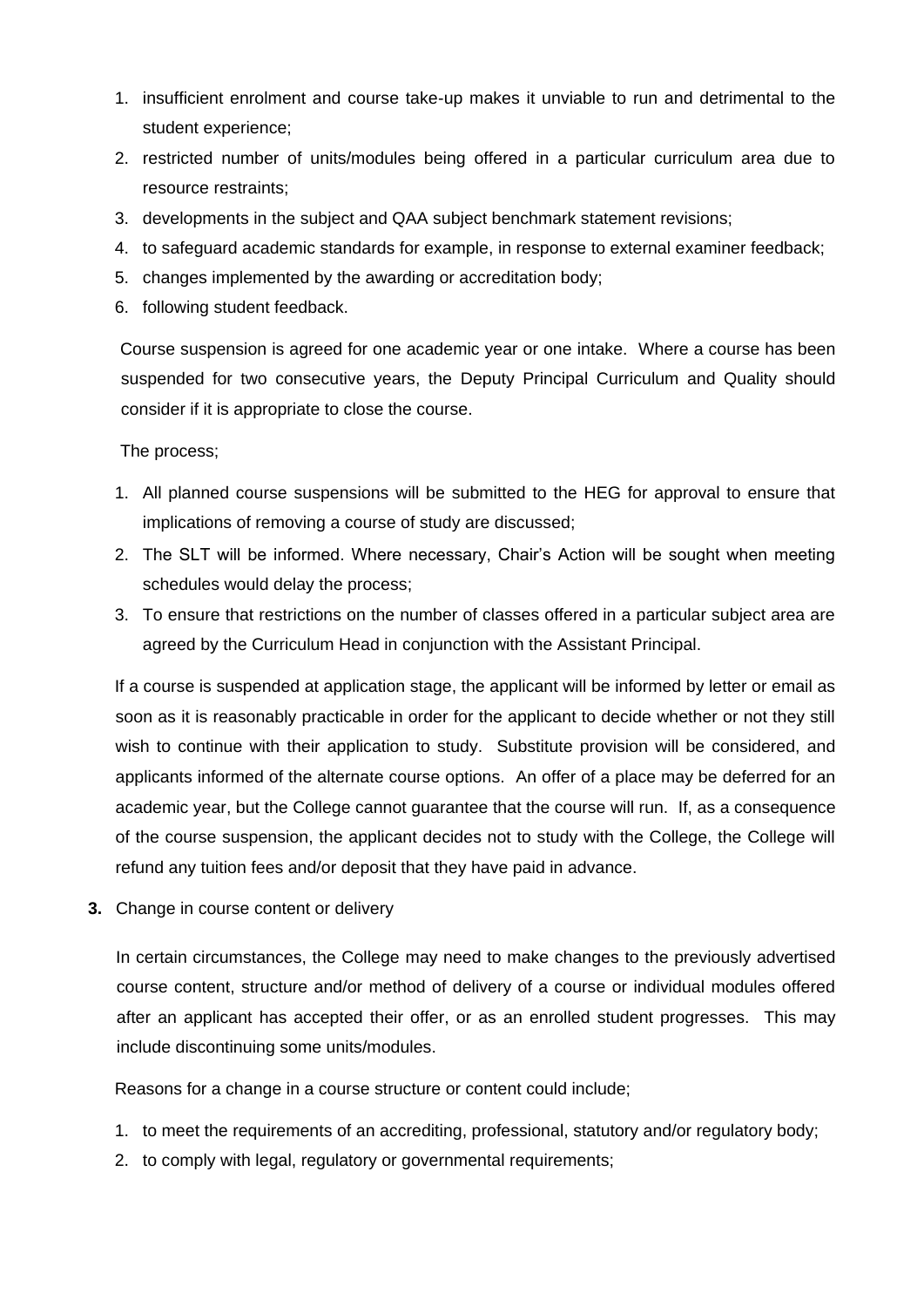- 3. to respond to sector good practice or quality enhancement processes, such as in response to student feedback;
- 4. to keep programmes contemporaneous by updating practises or areas of study;
- 5. to safeguard academic standards for example,
	- a. in response to external examiner feedback;
	- b. because of circumstances outside of the reasonable control of the College such as an unplanned absence of a key member of staff
	- c. if an external provider is no longer available to contribute to a module/unit;
- 6. where insufficient numbers of students have chosen an optional module/unit making it unviable to run or where a member of staff whose expertise was required to run it is no longer available;
- 7. to abide by the revisions made by the Awarding Body.

It is possible that as a result of this, substantial changes in the methods of delivery of a course, such as the timetable, location, number of classes, methods and timings of assessments is required. The College will make all reasonable efforts to minimise any adverse effect the change may have on students and will endeavour to consult with potentially affected students as early as possible where it is able to do so. Student's opinions are sought through the Course Boards.

If the College makes a change after a student has enrolled, or an applicant as accepted an offer of study, the student/applicant will be informed by the course lecturer, by email, or in tutorials as soon as it is reasonably practicable to do so. The College may offer the student a place on an alternative course or assist the student in finding an alternative provider including help to transfer credits where possible. Any entitlement a student may have to a refund of fees will be determined in accordance with the Refund Policy Rules.

An action plan should be implemented to ensuring existing students can complete their course even if their specific qualification has changed or been withdrawn and will not run in subsequent years. On rare occasions a course with enrolled students may no longer be accredited and the College will try and identify a suitable alternative course to transfer to or assist in finding an alternative provider.

The action plan should include;

- 1. assessing the impact on course management and delivery;
- 2. formal communication to students, staff and notification to other stakeholders (e.g.
- 3. external examiners, student's employers) to include the reasons for the decision;
- 4. managing the implications for progressing students who require to retake units/modules;
- 5. taking into account the needs of students who have intermitted their studies. Although, it should be noted that the College are unable to guarantee to students that the pathway for which they originally registered will still be available when they resume their studies;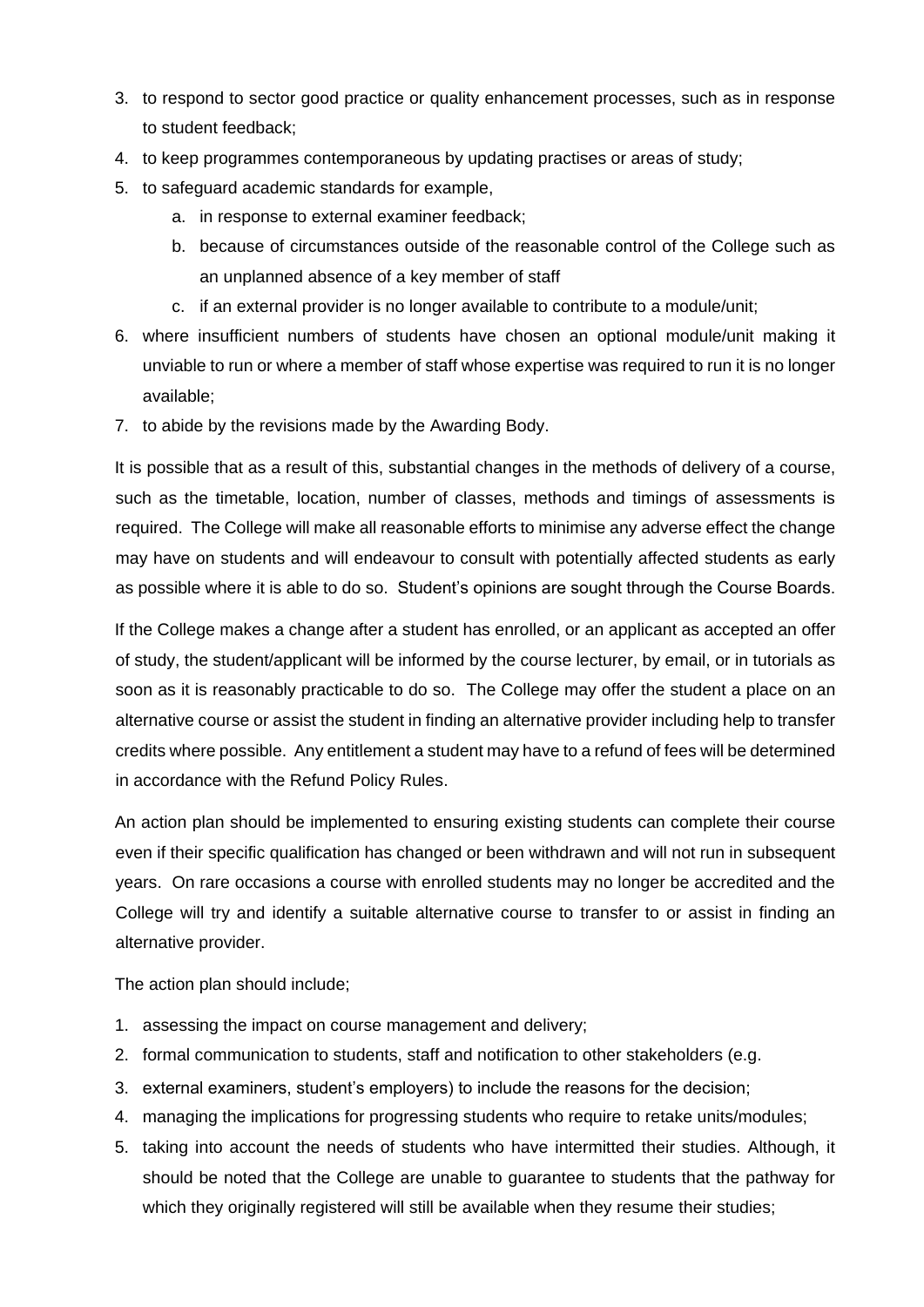6. Policy and the Academic Regulations – compliance with the policies and procedures of the Awarding Body.

If in the exceptional circumstance, the College had to close, and the curriculum offer ceased, key measures as stated in the College Disaster Recovery and Business Continuity Plan would be invoked.

Exceptional circumstances could include;

- 1. a strategic decision by us to close a campus and exit the market altogether;
- 2. damage to the building, critical infrastructure or key resources as a result of fire, criminal damage or accident;

In the case of 1. above the decision to exit the market, the 'teach out' policy will be invoked. In the case of 2. Above, where possible the College should make arrangements for affected students to switch to a different provider without having to start their course from the beginning, including help to transfer credits where possible and the issuing of a formal transcript. Any entitlement a student may have to a refund of fees will be determined in accordance with Fee and Refund Policy.

# E. Closure of Higher Education provision

If a decision was made to close the higher education curriculum offer there must be early and ongoing discussions with students. These should include informing students of the plans and outline the measures that will be taken to safeguard their educational experience. All students affected should be met with and not just student representatives. Where possible, meeting should be held when students are timetabled to attend College.

# **1.** Measures to protect students

The College has plans to protect students and minimise disruption to their studies when material changes occur. These may include any one of the following, depending on what is appropriate for the circumstances:

- 1. provision to 'teach out' a course for existing students, this will always be the preferred option and any deviation from this must be ratified at the Higher Education Board and through SLT;
- 2. offering students an alternative course, facilities or venue at the College, this may include non-prescribed HE where this would be the wish of the student;
- 3. making arrangements for affected students to switch to a different provider without having to start their course from the beginning;
- 4. full or partial refunds will only be considered in in-keeing with the Fees and Refund Policy, where at all possible the College is unable to support students with continuation of studies.